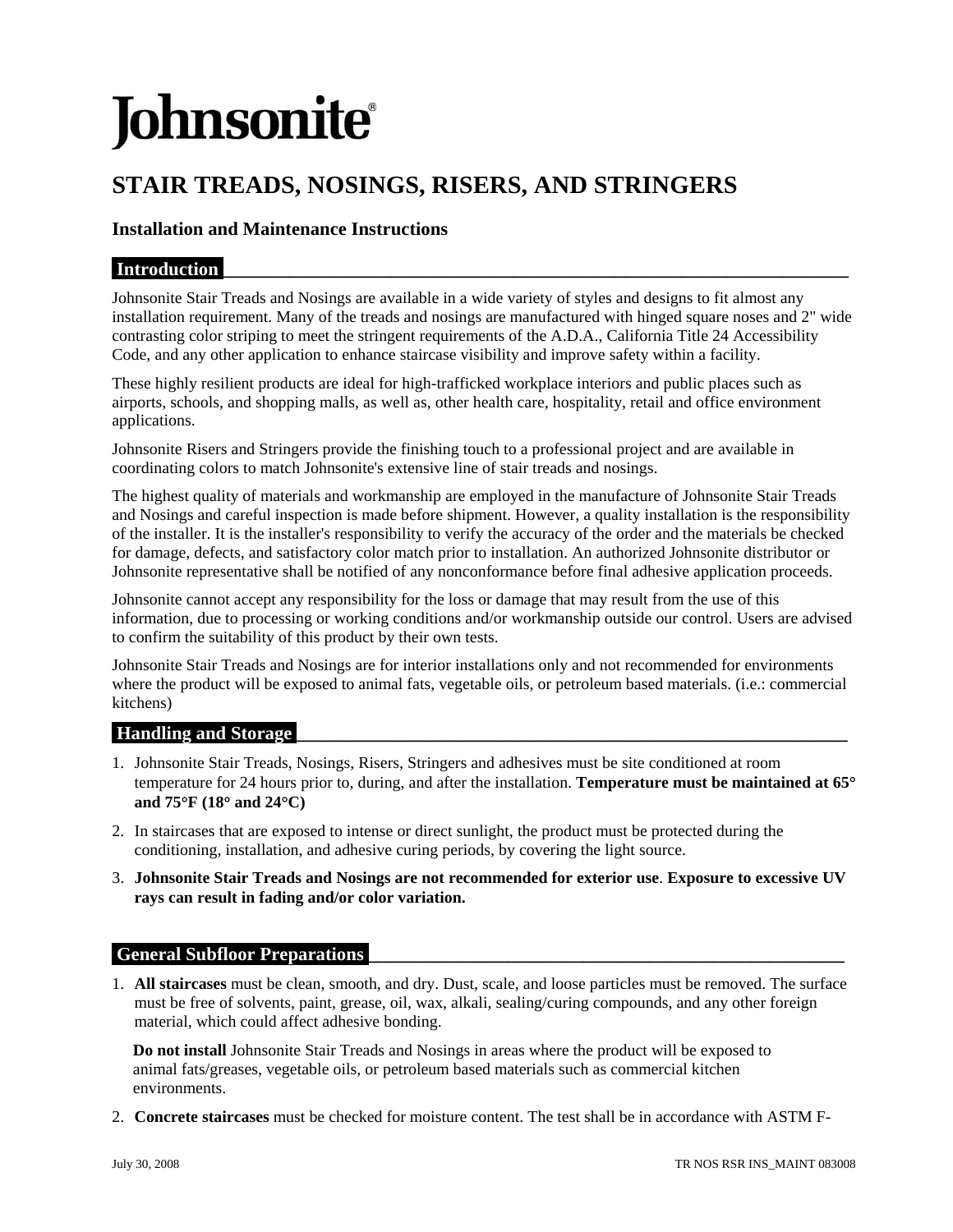1869 Standard Test Method for Measuring Moisture Vapor Emission Rate of Concrete Subfloor Using Anhydrous Calcium Chloride. One test should be conducted for every 1000 sq. ft. of flooring and the results not exceed 3 lbs. per 1000 sq. ft. in 24 hours. If the test results exceed the limitations, the installation must not proceed until the problem has been corrected.

An adhesion bonding test of the actual materials to be installed should be performed, every 1000 sq. ft. utilizing a 12" x 12" piece of product. The test pieces should remain in place for 72 hours and then evaluated for bond strength to the concrete.

Excessive alkali must be removed by mechanical means such as bead blasting, sanding or grinding.

Fill all depressions, cracks, and other surface irregularities with good quality cementitious underlayment filler or epoxy caulking compound.

**Important:** Epoxy caulking compound must be sanded prior to installation of stair treads and nosings to ensure proper bonding.

3. **Wood staircases** must be firmly nailed and sanded flat. Fill any depressions with a good quality latex patching compound or epoxy caulking compound.

**Johnsonite does not recommend nor warrant installations over existing resilient materials.** All resilient materials and adhesives must be removed prior to installing stair treads and nosings.

**Caution: Some resilient flooring products and adhesives contain "asbestos fibers" and special handling of this material is required.** 

- 4. **Terrazzo and Ceramic Staircases** The surface must be thoroughly sanded to remove all glaze and waxes. Remove all loose tiles and clean the grout lines. Fill all grout lines and other depressions with a cementitious leveling compound.
- 5. **Steel staircases** The surface must be thoroughly cleaned by sandblasting, wire brush or other mechanical means to remove all rust and other contaminants. Paint the surface with an anti-corrosive coating (i.e.: Sherwin Williams "Kromik Metal Primer" or equivalent) to prevent rust from recurring.

# **General Installation \_\_\_\_\_\_\_\_\_\_\_\_\_\_\_\_\_\_\_\_\_\_\_\_\_\_\_\_\_\_\_\_\_\_\_\_\_\_\_\_\_\_\_\_\_\_\_\_\_\_\_\_\_\_\_\_\_\_\_\_\_**

- 1. Johnsonite Stair Treads, Nosings, Risers, and Stringers are available in convenient lengths and sizes, but normally, trimming will be required to obtain proper fit on each stair.
- 2. If the shape of the step does not conform to the shape of the stair tread or nosing and cannot be altered to conform, then we do not recommend the installation of our products. Do not attempt an installation of the stair treads or nosings unless a tight fit can be obtained, especially at the point where the nose of the product is snugged at the step.
- 3. **Wide staircases**, which require butting multiple lengths of product, requires additional planning and dry fitting prior to adhesive installation to ensure proper pattern match. Johnsonites molded, raised patterned, rubber stair treads are packaged with right and left hand, full pattern orientation in the same carton. Sort the material, trim, and fit to each stair.

**Note**: Trimming on both sides of the tread may be required to obtain proper pattern match to adjacent steps.

#### **Stringer Installation**

- 1. Stringers are applied to the vertical surface adjacent to the staircase and installed prior to stair treads, nosings, and risers.
- 2. Make a template of cardboard or other appropriate material. Measure the height and depth of each step and transfer the measurements to the template. Rough cut the template and then trim to obtain a snug fit to the staircase.
- 3. Lay the template over the stringer material and transfer the pattern using an awl onto the stringer material. Cut the stringer material and check the fit to the staircase. Trim the stringer material to obtain a snug fit.
- 4. **Adhesive Application**: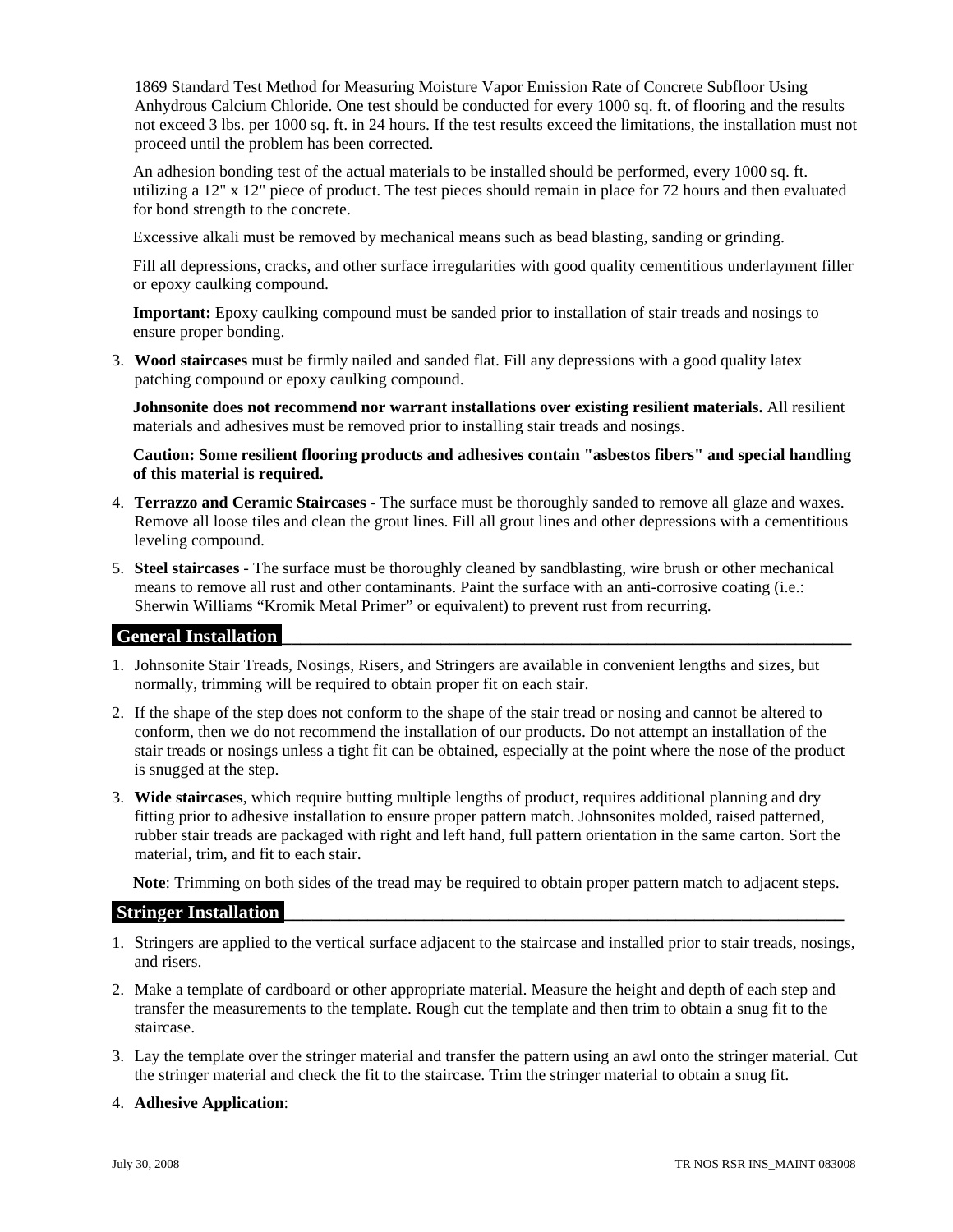- a. **If the wall surface is porous**, install stringer utilizing Johnsonite #960 Cove Base Adhesive. Follow the directions on the container for proper trowel size and application.
- b. **If the wall surface is nonporous** such as fiberglass, epoxy painted concrete or steel install stringer utilizing Johnsonite #945 Contact Bond Adhesive. Apply adhesive with a brush or roller to both the wall surface and the back of the stringer material. The stringer is ready to install when the adhesive turns from "white to clear" and no longer transfers to the finger when touched. To expedite adhesive drying, use a hot air gun or hair dryer.
- 5. Position and install the stringer. Roll with a hand roller to ensure adhesive transfer and a good fit.

#### **Stair Tread, Nosing and Riser Installation**

1. **Johnsonite Stair Treads, Nosings, and Risers must be trimmed to fit and dry laid on each step prior to adhesive installation**.

**It is the installer's responsibility to inspect the dry laid installation and notify the appropriate authority of any imperfections, irregularities, or color variation prior to final adhesive installation.** 

**Important**: Stair treads equipped with carborundum strips require special handling. Do not flex, bend, or stand these treads on end. After fitting the stair tread, as described below, trim the carborundum strips back 1/16" on each side to



allow for expansion. After installation of the tread, roll the carborundum strips to ensure adhesion.

- 2. Since each step on a staircase varies slightly in width, depth, and squareness, Johnsonite recommends scribing each tread/nosing and riser to ensure proper fit on the step.
- 3. Measure the width of the step and place a pencil mark on the step's riser indicating the center of the step. **Note:** If installing a nosing, place the centerline mark approximately 4 to 5 inches back from the step nose. Next, measure the length of the stair tread/stair nosing and mark the center point at the back where the tread meets the riser.
- 4. Position the stair tread/nosing on the step with the right hand side fitted snugly to the stringer.
- 5. Utilizing a set of dividers, span the pointers across the two centerline marks. Increase the measurement by approximately a 1/16" to allow for expansion.
- 6. Move to the right hand side of the step. Place one pointer on the .stringer and the other on the tread or nosing. Start at the back of the tread and pull the dividers forward. Keep the pointer firmly in contact with the stringer while exerting adequate downward force to scribe the tread or nosing material. **Note: When installing a onepiece tread and riser assembly, scribe the tread and riser portions at the same time.**
- 7. Use a hooked (linoleum type) or utility knife to cut the material. **Note**: **For large stair tread and stair nosing projects, utilize a 10" diameter 84 tooth carbide tip saw blade attached to a table or radial arm saw to cut the products to length.**
- 8. Reposition the tread/nosing on the left hand side of the step and follow the same procedure to fit the left side of the tread or nosing.
- 9. To fit the stair tread to the depth of the step, place a 2 by 4 under the nose of the tread and position on step. If the tread is still deeper than the step, use the 4" side of the 2 by 4 or increase the size of the spacer, until the back of the stair tread is away from the riser.
- 10.Set the dividers 1/16" wider than the width of the spacer (i.e.: 2 by 4), scribe, and cut the back of the stair tread.
- 11.Position the stair tread/nosing on the step. There should be approximately 1/16" uniform clearance around the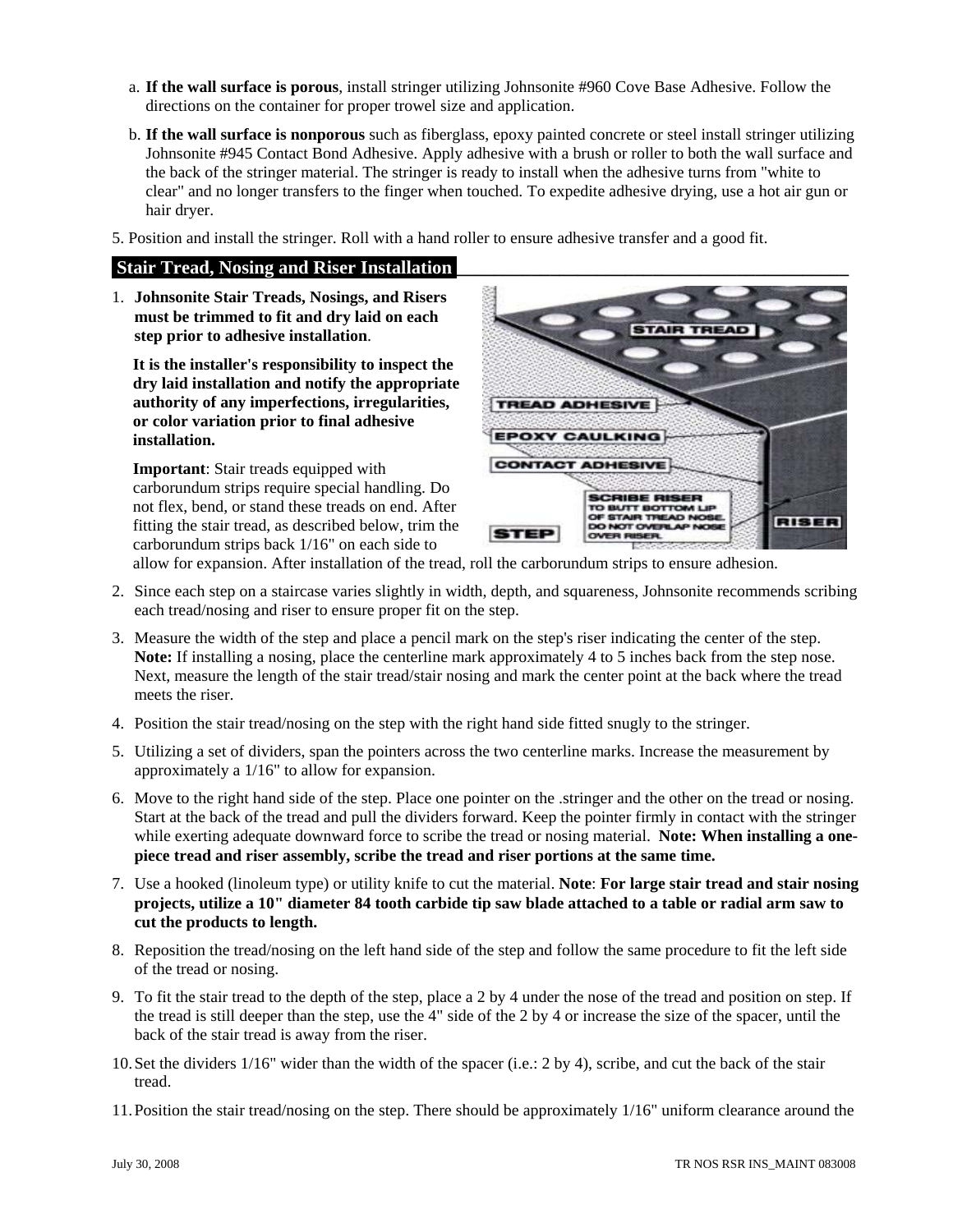perimeter of the tread.

- 12.**Fitting the riser:** Following the previous directions for scribing the width of the stair tread/nosing, utilize the same centerline mark on the step, position the riser, scribe both sides, and cut.
- 13.Set the trimmed stair tread and riser in place. Position the nose of the stair tread over the riser. Scribe a line on the riser, utilizing the edge of the stair tread nose as a guide, and then trim the riser so that the top of the riser will abut to the bottom of the stair tread nose when installed. (See Figure #1 for proper installation)

#### **Caution** − **Special One-Piece Tread/Riser Combination Instructions:**

#### **Johnsonite recommends installing a CFS-00-A Cove Filler Strip at the angle where the riser meets the tread portion of the step. This filler strip must be installed prior to trimming the riser.**

14. **Adhesive Application:** 

#### **Standard Stair Tread and Nosing**

- a. Prior to applying adhesive, wipe with denatured alcohol to remove any contaminants which may interfere with proper adhesive bonding.
- b. **Important:** Apply an uniform coat of Johnsonite #945 Contact Bond adhesive to the nosing areas of the stair tread and step edge and allow to thoroughly dry. Use Johnsonite #945 Contact Bond Adhesive to adhere the nose of the stair tread directly to the step edge. Do not install tread nose over resilient riser material.
- c. **Important:** Step surface porosity must be checked to determine if the substrate is porous or non-porous prior to applying #965 adhesive:

**For Porous Surfaces**: Trowel the adhesive onto the tread and nosing portions of the step surface only using a 1/16" square notch trowel. Keep adhesive back 1/2" in both directions of the step edge to provide a bonding area for the #930 Epoxy Caulking Compound. Allow the #965 adhesive to dry or gas-off for approximately 5 to 10 minutes, and then install the product into the wet adhesive layer. Immediately after installation, roll the stair treads or nosings with a J-type hand roller and roll a second time 45 to 60 minutes after installation.

**For Non-Porous Surfaces**: Trowel the adhesive onto the tread and nosing portions of the step surface only using a 1/16" V-notch trowel. Keep adhesive back 1/2" in both directions of the step edge to provide a bonding area for the #930 Epoxy Caulking Compound. Allow the #965 adhesive to dry to the touch with little or no transfer of adhesive to the finger. Once the adhesive reaches the dry-to-touch state, the stair tread or nosing material must be installed within 45 minutes and immediately rolled with a J-type hand roller.

**Important**: If adhesive is allowed to remain uncovered, after the initial drying period, for periods longer than 45 minutes, a loss of adhesion strength will occur. Care should be taken by the installer not to spread more adhesive than can be worked within the 45 minute time frame.

- d. Gun or knife an adequate amount (approx. 1/4" diameter bead) of Johnsonite #930 Two-Part Epoxy Caulking Compound into the nose of the stair tread/nosing to completely fill the void between the internal angle of the stair tread and external edge of the stair step. **Caution: Insufficient application of the caulking compound can result in adhesion loss of the nosing portion of the stair tread to the step surface.**
- e. Position the stair tread/nosing into its proper position on the step, beginning at the nose and pushing back firmly and down as tightly as possible. When installing stair treads, lift the back of the tread slightly at the riser until the nose is in position then firmly press the tread into place.
- f. After installation is complete, firmly roll with a hand roller. Make certain that the nosing portion of the stair tread/nosing is fitted tightly and adhered to the step nosing.
- g. Remove excess adhesive with a clean cloth dampened with mineral spirits. **Caution**: **#930 Epoxy Caulking Compound cannot be removed when dried without resulting in damage to the stair tread/nosing material.**
- h. Avoid all traffic for a period of 12 to 24 hours depending on temperature and humidity.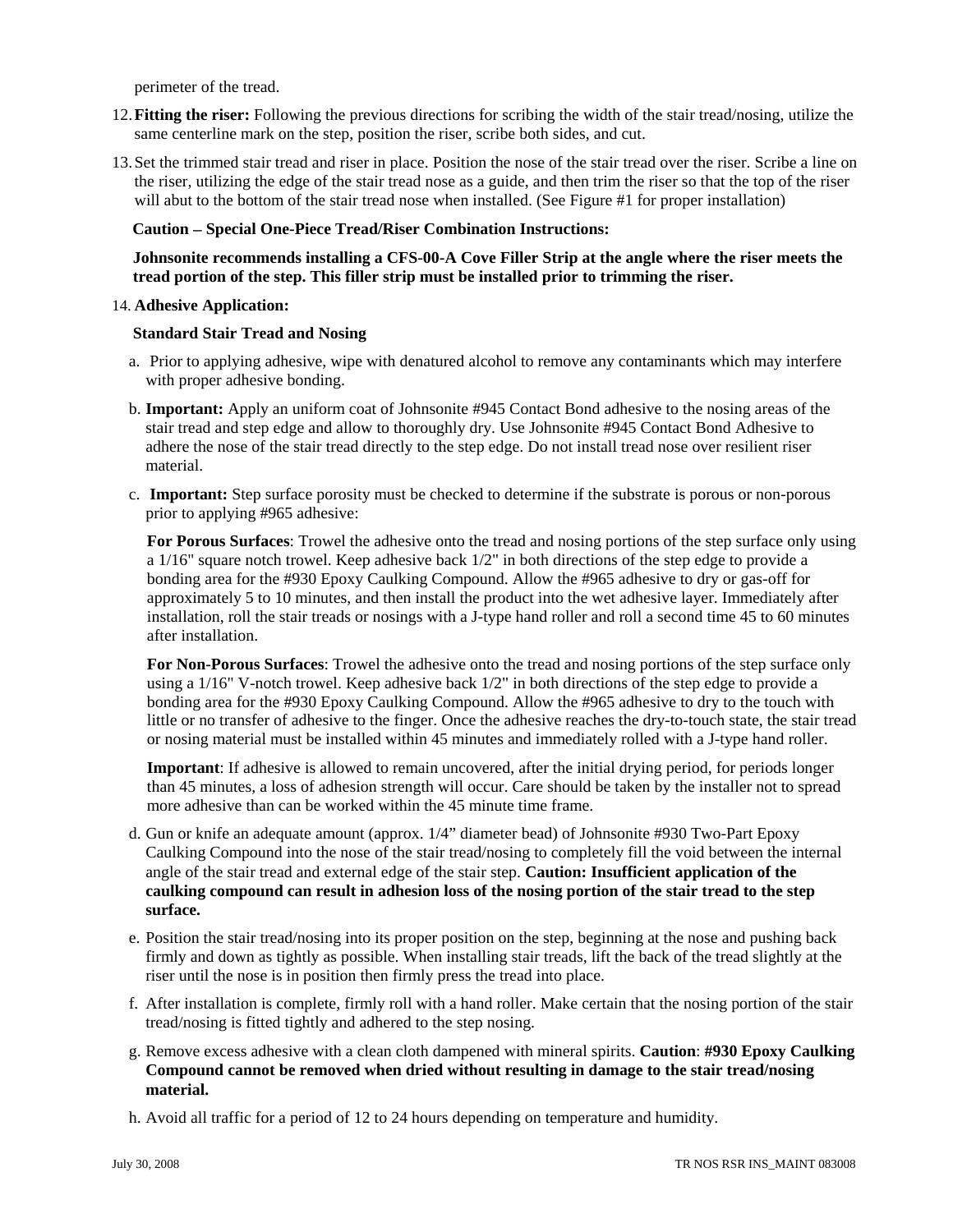### **Riser Application**

- a. **If the surface is porous**, install riser utilizing Johnsonite #960 Cove Base Adhesive. Follow the directions on the container for proper trowel size and application.
- b. **If the surface is nonporous** (i.e.: epoxy painted concrete, steel, etc.) install riser utilizing Johnsonite #945 Contact Bond Adhesive. Apply adhesive with a brush or roller to both the step's riser surface and the back of the riser material. The riser is ready to install when the adhesive turns from "white to clear" and no longer transfers to the finger when touched. To expedite adhesive drying, use a hot air gun or hair dryer.
- c. Position and install the riser. Roll with a hand roller to ensure adhesive transfer and a good fit.

#### **One-Piece Tread and Riser Combination (RTR and HTR)**

- a. Prior to applying adhesive, lightly sand the entire back of the tread and nosing areas of the product or wipe with denatured alcohol to remove any contaminants which may interfere with proper adhesive bonding.
- b. **Important:** Apply an uniform coat of Johnsonite #945 Contact Bond adhesive to the nosing areas of the stair tread and step edge and allow to thoroughly dry. Use Johnsonite #945 Contact Bond Adhesive to adhere the nose of the stair tread **directly to the step edge. Do not install tread nose over resilient riser material.**
- c. To ensure proper fit and support of the serrated transition portion of the one-piece tread and riser material, where the step's riser meets the step tread plate, Johnsonite recommends installing a CFS-00-A Cove Filler Strip to provide a uniform radius at this transition. The cove filler strip should be trimmed to fit the width of the stair and installed with Johnsonite #945 Contact Bond Adhesive.
- d. **Important**: Step surface porosity must be checked to determine if the substrate is porous or non-porous prior to applying #965 adhesive

**For Porous Surfaces**: Trowel the adhesive onto the tread, nosing, and riser portions of the step surface only using a 1/16" square notch trowel. Keep adhesive back 1/2" in both directions of the step edge to provide a bonding area for the #930 Epoxy Caulking Compound. Allow the #965 adhesive to dry or gas-off for approximately 5 to 10 minutes, and then install the product into the wet adhesive layer. Immediately after installation, roll the stair treads or nosings with a J-type hand roller and reroll a second time 45 to 60 minutes after installation.

**For Non-Porous Surfaces**: Trowel the adhesive onto the tread, nosing, and riser portions of the step surface only using a 1/16" V-notch trowel. Keep adhesive back 1/2" in both directions of the step edge to provide a bonding area for the #930 Epoxy Caulking Compound. Allow the #965 adhesive to dry to the touch with little or no transfer of adhesive to the finger. Once the adhesive reaches the dry-to-touch state, the stair tread or nosing material must be installed within 45 minutes and immediately rolled with a J-type hand roller.

**Important**: If adhesive is allowed to remain uncovered, after the initial drying period, for periods longer than 45 minutes, a loss of adhesion strength will occur. Care should be taken by the installer not to spread more adhesive than can be worked within the 45 minute time frame.

- e. Gun or knife an adequate amount (approx. 1/4" diameter bead) of Johnsonite #930 Two-Part Epoxy Caulking Compound into the nose of the stair tread/nosing to completely fill the void between the internal angle of the stair tread and external edge of the stair step. **Caution: Insufficient application of the caulking compound can result in adhesion loss of the nosing portion of the stair tread to the step surface.**
- f. Fold the riser portion of the one-piece unit so that the show surface of the riser is laying on the show surface of the stair tread. Next, position the stair tread into its proper position on the stair, beginning at the nose and